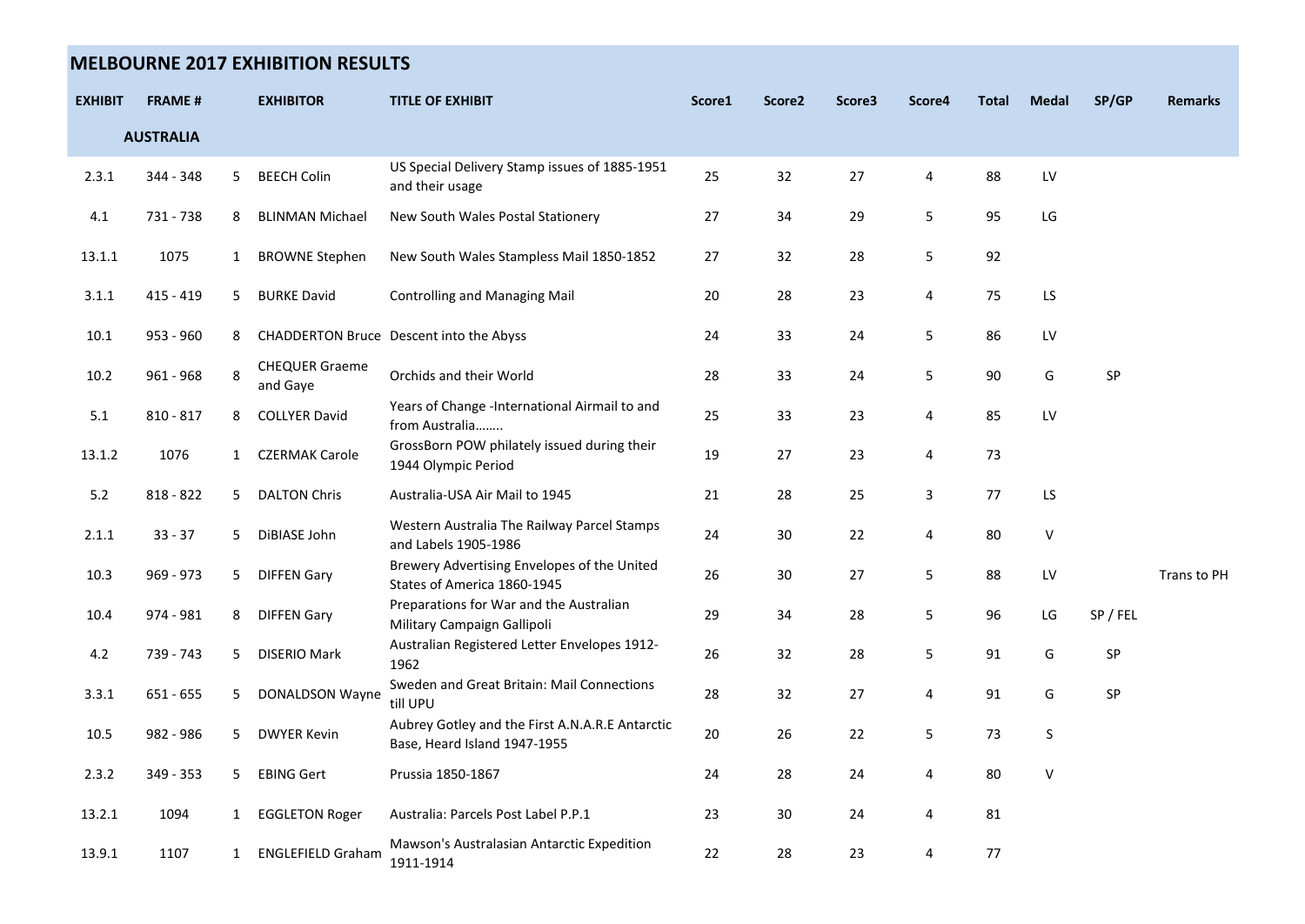| <b>EXHIBIT</b> | <b>FRAME#</b> |              | <b>EXHIBITOR</b>          | <b>TITLE OF EXHIBIT</b>                                                                          | Score1 | Score <sub>2</sub> | Score3 | Score4 | <b>Total</b> | <b>Medal</b>     | SP/GP      | <b>Remarks</b> |
|----------------|---------------|--------------|---------------------------|--------------------------------------------------------------------------------------------------|--------|--------------------|--------|--------|--------------|------------------|------------|----------------|
| 13.9.2         | 1108          | 1            | <b>FIGG David</b>         | General Douglas MacArthur-Defender and<br>Liberator of the Philippines                           | 20     | 24                 | 21     | 4      | 69           |                  |            |                |
| 11.1.1         | 1022 - 1023   | $\mathbf{2}$ | FRANKLIN Indigo           | The Game of Soccer                                                                               | 25     | 15                 | 14     | 19     | 73           | S                |            |                |
| 3.1.3          | 425 - 429     | 5.           | FRANKLIN John             | Use of KGV One Penny Issues 1914-1937                                                            | 20     | 28                 | 22     | 3      | 73           | S                |            |                |
| 11.2.1         | 1053 - 1056   | 4            | <b>FRANKLIN Zac</b>       | Cricket                                                                                          | 30     | 21                 | 19     | 13     | 83           | $\vee$           | SP         |                |
| 10.6           | 987 - 991     | 5            | <b>GENDEK Marilyn</b>     | Florence Nightingale: The Path to Legend                                                         | 25     | 31                 | 23     | 5      | 84           | $\vee$           |            |                |
| 3.3.2          | 656 - 660     | 5            | GIBSON John               | Sudan from 1845 to 1914                                                                          | 23     | 30                 | 24     | 4      | 81           | V                |            |                |
| 2.2.1          | 123 - 127     | 5            | <b>GOSSE Tom</b>          | KGVI British Commonwealth-Japanese<br>Occupation of South East Asia                              | 22     | 27                 | 23     | 3      | 75           | LS               |            |                |
| 2.3.3          | 354 - 358     | 5.           | <b>GOSSE Tom</b>          | <b>KGVI Newfoundland Long Coronation</b>                                                         | 22     | 28                 | 24     | 3      | 77           | LS               |            |                |
| 2.1.2          | $38 - 42$     | 5            | <b>GRAY Nancy</b>         | Specimen, Presentation and Cancelled to<br>Order Stamps of Australia 1901-1966                   | 26     | 32                 | 26     | 4      | 88           | ${\sf L}{\sf V}$ |            |                |
| 3.1.4          | 430 - 437     | 8            | <b>GREY Alan</b>          | 'Postage to Collect' for Australian Colonial<br>Mail                                             | 28     | 34                 | 29     | 5      | 96           | LG               | GPNC / FEL |                |
| 2.2.2          | 128 - 135     | 8            | <b>GUREVITCH Richard</b>  | Hong Kong Postal Issues of the Queen Victoria<br>Period                                          | 27     | 32                 | 27     | 5      | 91           | G                | SP         |                |
| 3.3.3          | 661 - 665     | 5.           | <b>HAYNES Bruce</b>       | Mauritius Postal Markings 1811-1918                                                              | 23     | 30                 | 25     | 4      | 82           | $\vee$           |            |                |
| 13.2.2         | 1095          |              | 1 HIGGS John              | The First AIF- November 1914 to April 1915                                                       | 22     | 26                 | 23     | 4      | 75           |                  |            |                |
| 2.2.3          | 136 - 140     | 5            | <b>HOWARD Jim</b>         | Brunei 1894-1947                                                                                 | 23     | 28                 | 23     | 3      | 77           | LS               |            |                |
| 2.1.3          | $43 - 47$     | 5.           | <b>HURRELL Eric</b>       | Australia - The Kangaroo and Map Stamps<br>$[1913-1947]$<br>The Campbell and Co and Campbell and | 22     | 28                 | 23     | 3      | 76           | LS               |            |                |
| 13.1.3         | 1077          | $\mathbf{1}$ | JENKINS Richard<br>(Bill) | Ferguson Printings of the Three Pence Blue<br>Victorian Half Longthe                             | 27     | 32                 | 26     | 5      | 90           |                  |            |                |
| 3.1.2          | 420 - 424     |              | <b>JOHN David</b>         | The History Of Tasmanian Handstamps 1853-<br>1912                                                | 25     | 31                 | 27     | 4      | 87           | LV               |            |                |
| 13.1.4         | 1078          | 1            | JOHNSTONE James           | The 1900 Patriotic Fund Charity Stamps of<br>Queensland and Victoria                             | 27     | 31                 | $27\,$ | 5      | $90\,$       |                  |            |                |
| 13.1.5         | 1079          |              | 1 KANTOR Rod              | Northern Rhodesia's 1963 Definitive Issue                                                        | 23     | 27                 | 22     | 4      | 76           |                  |            |                |
| 13.1.6         | 1080          |              | 1 KANTOR Rod              | Republic of Biafra - Internal and Outgoing mail<br>in time of conflict and change                | 24     | 29                 | 24     | 4      | 81           |                  |            |                |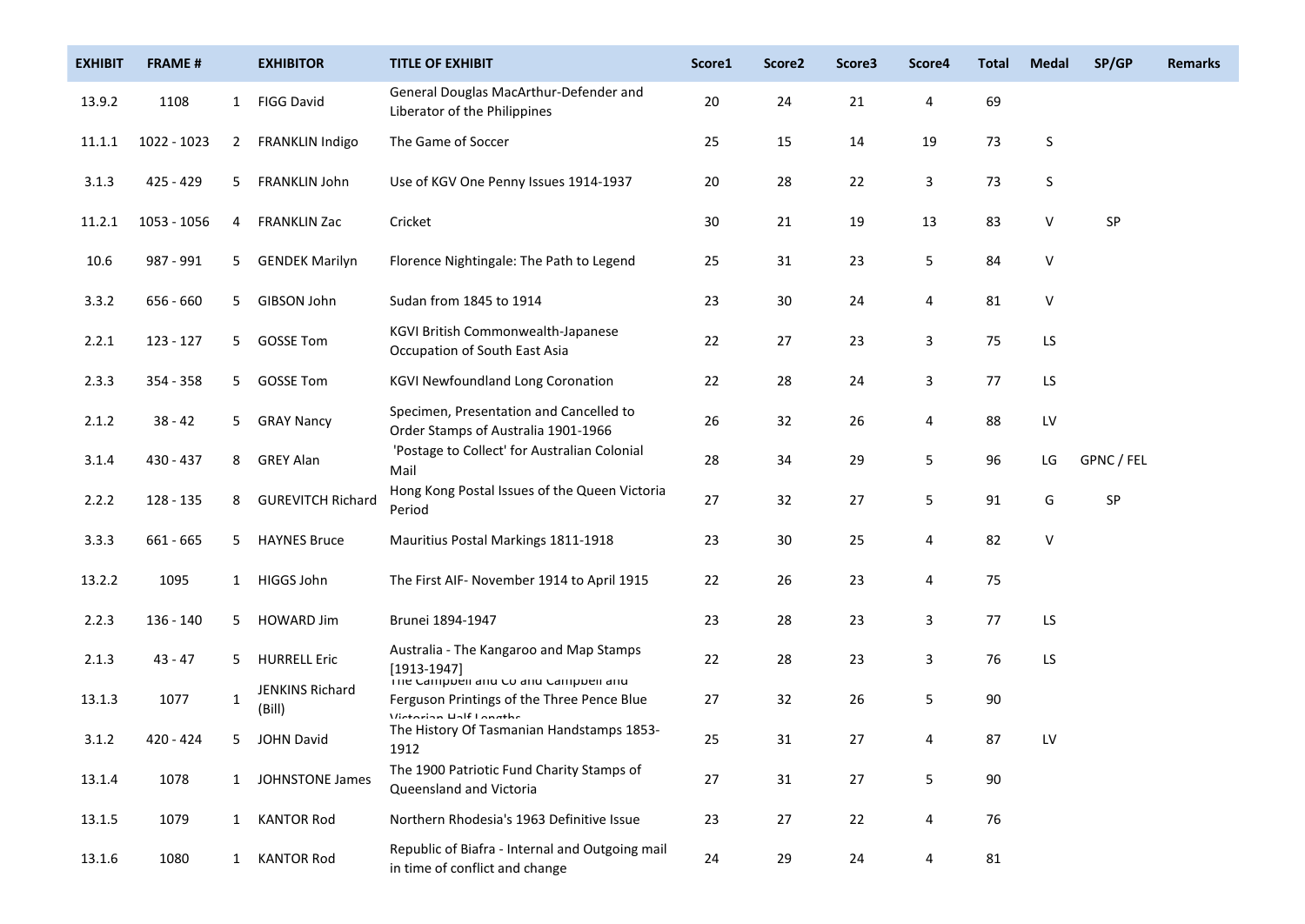| <b>EXHIBIT</b> | <b>FRAME#</b> |                | <b>EXHIBITOR</b>              | <b>TITLE OF EXHIBIT</b>                                                               | Score1 | Score <sub>2</sub> | Score3 | Score4       | <b>Total</b> | <b>Medal</b>           | SP/GP       | <b>Remarks</b> |
|----------------|---------------|----------------|-------------------------------|---------------------------------------------------------------------------------------|--------|--------------------|--------|--------------|--------------|------------------------|-------------|----------------|
| 14.1           | 1110 - 1114   | 5              | <b>KANTOR Rod</b>             | Zimbabwe - Inflation of the 21st Century 2002-<br>2010                                | 25     | $30\,$             | 25     | 4            | 84           | V                      | <b>FEL</b>  |                |
| 10.7           | 992 - 996     | 5.             | <b>KIBBLE Daryl</b>           | Signs of the Times                                                                    | 20     | 28                 | 22     | 5            | 75           | LS                     |             |                |
| 9.1            | 909 - 913     | 5              | <b>KOUWEN Mike</b>            | Australia-London Customs Duty                                                         | 24     | 32                 | 26     | 5            | 87           | ${\sf L}{\sf V}$       |             |                |
| 13.2.3         | 1096          | $\mathbf{1}$   | <b>KWAN Cheung</b><br>Patrick | Aspects of Philatelic Trade in Mauritius                                              | 24     | 25                 | 21     | 4            | 74           |                        |             |                |
| 12.1.3         | Lit           |                | Lit LAIDLER Greg              | Constant Plate Varieties of the two dollar Red<br>Gums of the far north               | 32     | 33                 | 10     | 3            | 78           | LS                     |             |                |
| 2.1.4          | $48 - 52$     | 5 <sub>1</sub> | <b>LAIDLER Gregory</b>        | Study of the High Value Definitive stamps<br>depicting important Australian Paintings | 21     | $30\,$             | 21     | 4            | 76           | LS                     |             |                |
| 12.1.2         | Lit           |                | Lit LANCASTER John            | <b>Colonial Customs and Beyond</b>                                                    | 33     | 33                 | 12     | 4            | 82           | V                      |             |                |
| 12.1.1         | Lit           |                | Lit LANCASTER John            | Exhibit Yourself                                                                      | 33     | 34                 | 12     | 4            | 83           | $\sf V$                |             |                |
| 2.3.4          | 359 - 363     |                | 5 LEE Linda                   | Algeria Pre-Independence                                                              | 25     | 32                 | 25     | 4            | 86           | LV                     |             |                |
| 5.3            | 823 - 830     | 8              | LEWIS Geoffrey                | Philippines International Airmails up to 1941                                         | 24     | 33                 | 27     | 4            | 88           | LV                     |             |                |
| 3.3.4          | 666 - 673     | 8              | <b>LEWIS Geoffrey</b>         | <b>Stampless Mail Entering Spain</b>                                                  | 29     | 34                 | 28     | 5            | 96           | LG                     | <b>GPIC</b> |                |
| 2.2.4          | 141 - 145     | 5.             | <b>LONGFIELD Patrick</b>      | British North Borneo 1883 to 1925                                                     | 23     | 28                 | 25     | 4            | 80           | $\sf V$                |             |                |
| 2.1.5          | $53 - 57$     |                | 5 LOWER Harry                 | South Australia Long Stamps: the second<br>"POSTAGE" series                           | 25     | 32                 | 26     | 5            | 88           | LV                     |             |                |
| 10.8           | 997 - 1001    | 5              | LYON Anthony                  | Mail to and from New Zealand Forces WWII                                              | 23     | $30\,$             | 24     | 4            | 81           | V                      |             | Trans to PH    |
| 3.3.5          | 674 - 678     | 5.             | McMAHON lan                   | Guelph The Royal City                                                                 | 25     | $30\,$             | 23     | 5            | 83           | $\sf V$                |             |                |
| 2.1.6          | $58 - 65$     | 8              | <b>MONK Gordon</b>            | Surface Printed Varieties of the Australian KGV<br>1 <sub>d</sub>                     | 25     | 32                 | 23     | 5            | 85           | LV                     |             |                |
| 14.2           | 1115 - 1119   |                | 5 MOORE John                  | Australia 1988 Living Together                                                        | 25     | 29                 | 26     | 4            | 84           | V                      |             |                |
| 2.1.7          | $66 - 70$     | 5              | <b>MORRIS Graeme</b>          | New Zealand Pictorial Definitives, 1935-1947                                          | 22     | 28                 | 23     | $\mathbf{3}$ | 76           | $\mathsf{L}\mathsf{S}$ |             |                |
| 12.3.1         | Lit           | Lit            | MOSSGREEN<br><b>AUCTIONS</b>  | The Arthur Gray KGV                                                                   | 28     | 28                 | 14     | 5            | 75           | LS                     |             |                |
| 13.6.1         | 1105          |                | 1 NEWTON Ross                 | Apollo 13: A successful failure                                                       | 21     | 28                 | 24     | 4            | 77           |                        |             |                |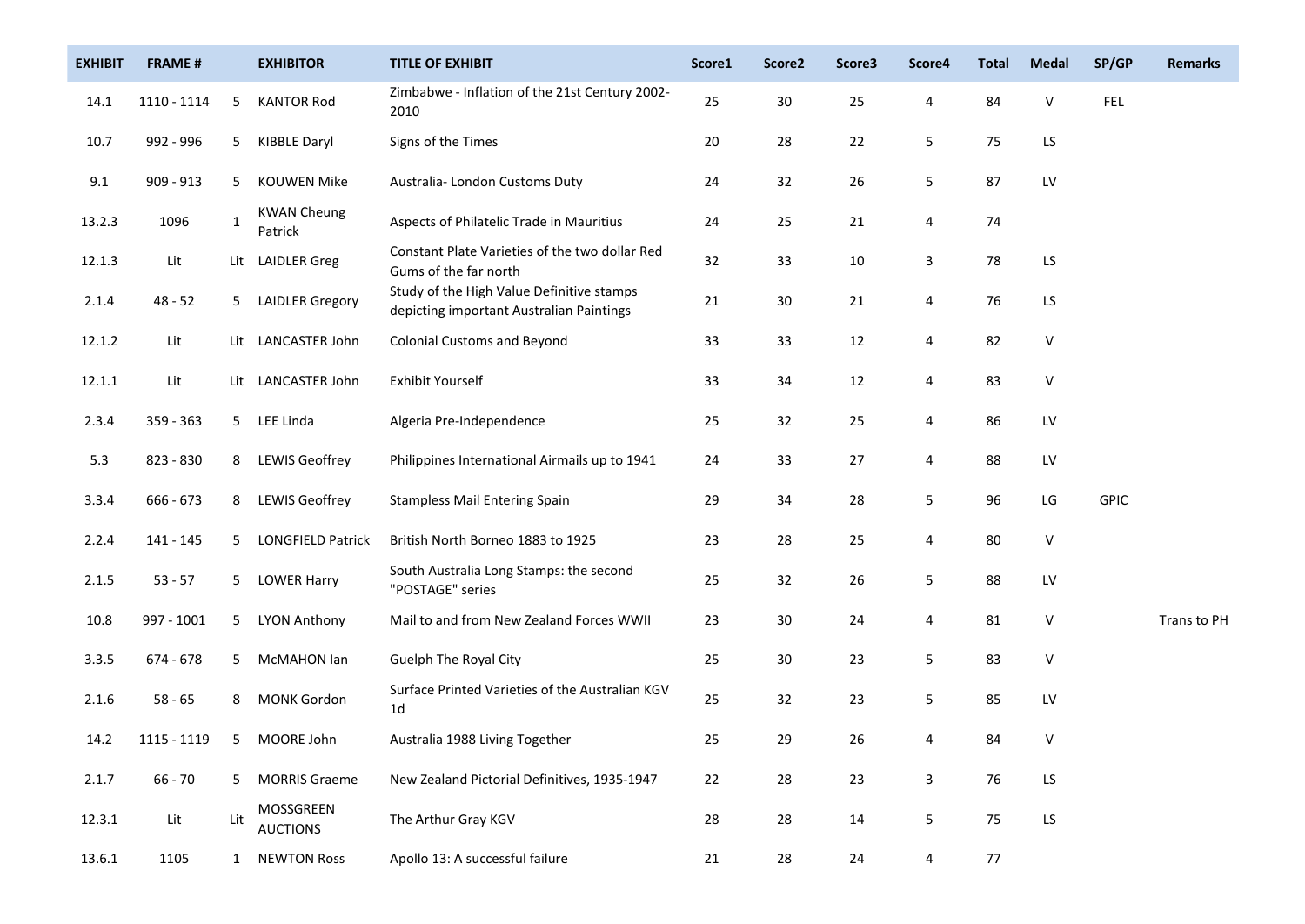| <b>EXHIBIT</b> | <b>FRAME#</b> |              | <b>EXHIBITOR</b>                                                  | <b>TITLE OF EXHIBIT</b>                                                                  | Score1    | Score <sub>2</sub> | Score3    | Score4    | <b>Total</b> | <b>Medal</b> | SP/GP      | <b>Remarks</b> |
|----------------|---------------|--------------|-------------------------------------------------------------------|------------------------------------------------------------------------------------------|-----------|--------------------|-----------|-----------|--------------|--------------|------------|----------------|
| 11.1.2         | 1024          | $\mathbf{1}$ | O'REGAN Winnie                                                    | The World of Snugglepot and Cuddlepie                                                    | 22        | 14                 | 14        | 18        | 68           | ${\sf SB}$   |            |                |
| 3.3.6          | 679 - 686     | 8            | <b>PEGGIE Paul</b>                                                | Mission Mail-Central Africa 1883-1923                                                    | 28        | 31                 | 25        | 5         | 89           | LV           | SP         |                |
| 12.3.2         | Lit           |              | <b><i><u>REIVIVING</u></i></b><br>Lit PUBLICATIONS Pty<br>$1 + d$ | Stamps of Australia: 15th edition                                                        | 29        | 29                 | $11\,$    | 4         | 73           | S            |            |                |
| 14.3           | 1120 - 1124   | 5            | ROLAND Michel                                                     | Electronic Counter Services and Australia Post                                           | 26        | 31                 | 25        | 4         | 86           | LV           | <b>FEL</b> |                |
| 13.2.4         | 1097          | $\mathbf{1}$ | <b>ROLAND Michel</b>                                              | For Economic Reasons                                                                     | 27        | 25                 | 21        | 4         | 77           |              |            |                |
| 2.1.8          | $71 - 78$     | 8            | <b>RONNE Peter</b>                                                | Genesis of Photolithography Australia Stamps<br>1977                                     | 23        | 32                 | 27        | 4         | 86           | LV           |            |                |
| 2.1.9          | 79 - 83       | 5            | <b>SAVINS Lionel</b>                                              | The 1935 Pictorial Definitive Stamps of New<br>Zealand                                   | 26        | 32                 | 26        | 4         | 88           | LV           | ${\sf SP}$ |                |
| 13.2.5         | 1098          | $\mathbf{1}$ | <b>SCHOFIELD Tim</b>                                              | Cancellations, Postal IvidEKings and<br>Correspondence of Country Post Offices's         | 26        | 31                 | 24        | 4         | 85           |              |            |                |
| 3.3.7          | 687 - 691     | 5.           | <b>SCHOFIELD Tim</b>                                              | Maratan Day 10ED 10CD<br>German Machine Cancellations and Postal<br>Markings 1867 - 1918 | 26        | 30                 | 24        | 4         | 84           | $\vee$       |            |                |
| 14.4           | 1125 - 1129   | 5.           | <b>SCHOFIELD Tim</b>                                              | Spanish Variable Value Stamps 1979-2016                                                  | 22        | 29                 | 23        | 4         | 78           | LS           |            |                |
| $CC-1$         | $1 - 8$       | 8            |                                                                   | SCHUMANN Stephen New Zealand Postal Stationery 1876-1940                                 | 0         | 0                  | 0         | 0         |              | LG           |            |                |
| 12.3.3         | Lit           |              | Lit SEVEN SEAS STAMPS                                             | The Australasian Stamp Catalogue 32nd<br>Edition                                         | 30        | 31                 | 11        | 3         | 75           | LS           |            |                |
| 13.1.7         | 1081          |              | 1 SHAW James                                                      | New Zealand 1878 1d Stamp Duty                                                           | 25        | 31                 | 25        | 4         | 85           |              |            |                |
| 13.1.8         | 1082          | $\mathbf{1}$ | <b>SHAW James</b>                                                 | New Zealand 1965 Anzac [50th Anniversary]<br>issues study - 4d and 5d                    | 24        | 29                 | 23        | 4         | 80           |              |            |                |
| 2.1.10         | 84 - 88       | 5            | <b>SHAW James</b>                                                 | New Zealand Decimal Stamps from 1967 -<br>Printing methods, studies and varieties        | 24        | 32                 | 27        | 3         | 86           | LV           |            |                |
| 9.2            | 914 - 918     | 5.           | <b>SHAW James</b>                                                 | New Zealand Wages Tax 1931-1958                                                          | 24        | 32                 | 26        | 4         | 86           | LV           |            |                |
| 11.1.3         | 1025          |              | 1 SHUKLA Aaradhya                                                 | Not Just Paper                                                                           | 26        | 12                 | 14        | 18        | 70           | S            |            |                |
| $CC-2$         | $9 - 16$      | 8            | SINFIELD John                                                     | Panama Republic Postal Stationery till 1940                                              | $\pmb{0}$ | $\pmb{0}$          | $\pmb{0}$ | $\pmb{0}$ |              | LG           |            |                |
| 11.1.4         | 1026          |              | 1 THOMPSON Jeffrey                                                | The Voyages of Captain Cook                                                              | 19        | 12                 | 13        | 18        | 62           | $\sf B$      |            |                |
| 4.3            | 744 - 748     |              | 5 TODD Elsa                                                       | Australian Registered Envelopes to KGV                                                   | 23        | 28                 | 25        | 5         | 81           | V            |            |                |